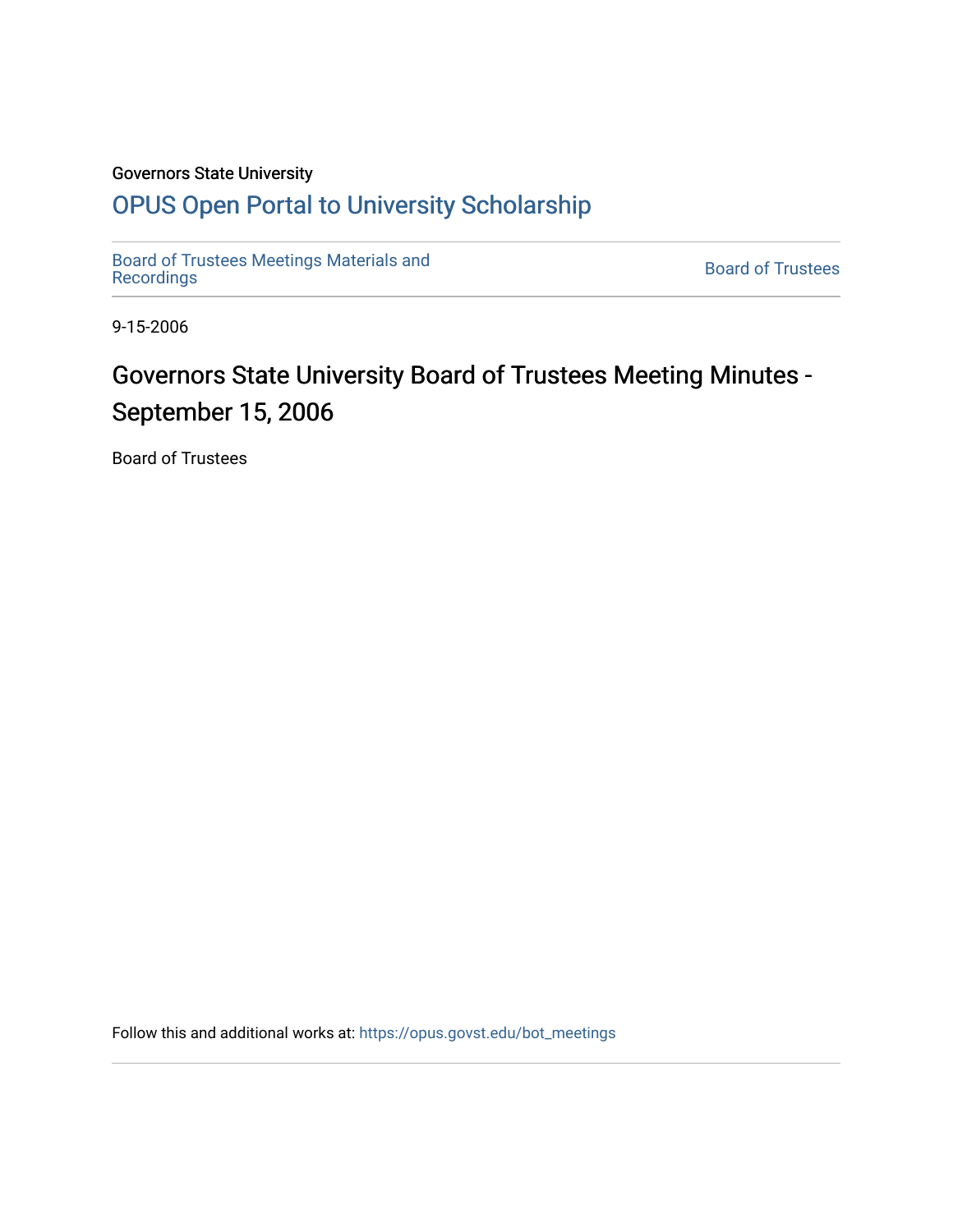#### **Board of Trustees Meeting, September 15, 2006 Minutes**

The Board of Trustees meeting was held on Friday, September 15, 2006, in the Hall of Honors at Governors State University.

#### **Call to Order**

Chair Friefeld called the meeting to order at 9:11 a.m.

#### **Roll Call**

 Roll Call was taken, and the following Trustees were present: Bruce Friefeld, Kristi DeLaurentiis, Jack Beaupre, Lorine Samuels, Kathleen Field Orr, Bill McGee (by phone), Lois Mayer, and Student Trustee Dwayne Williams.

 Also present were: Stuart Fagan, Paul R. Keys, John Tuohy, Jim Britt, Alexis Kennedy, Colleen Rock Cawthon, Michael Wortham, Gary Lyon, Kathy Miller, and Jerold Hodgkin.

#### **Executive Session**

 Chair Friefeld requested a motion to move into Executive Session. Mayer moved that the Board convene in Executive Session, as permitted under the "Open Meetings Act," to consider and discuss personnel and litigation matters. Williams seconded the motion. The motion was approved by unanimous roll call vote. The general public was asked to leave the room, and the Trustees went into Executive Session at 9:13 a.m.

The Executive Session adjourned at 10:10 a.m. The general public was invited to return to the meeting.

#### **New Business:**

 **Approval of Minutes:** Chair Friefeld requested a motion for the approval of the minutes of the June 9 and July 7, 2006 Board meetings. Field Orr moved that the minutes be approved. Samuels seconded the motion. The minutes were approved by unanimous voice vote.

#### **Chair's Report**

Chair Friefeld recently discovered that Arizona State University has, in the last four years, been promoting itself as the New American University. Their website states that "Arizona State is pioneering the new American university" by seeking to provide quality education that is accessible to a broad population, to create a highly educated workforce, to generate economic growth, to conduct transdisciplinary research for the public good, and to maintain a global perspective in its endeavors. There is certainly room for one more pioneer, but GSU was there first. GSU has evolved, and will continue to evolve, but GSU remains unique because of its commitment to quality and accredited academic programs that center on ongoing assessment; its dedication to support life-long learning opportunities for faculty, administration, staff, and students; its desire to provide higher education to those who are traditionally underrepresented; and its assistance to students with grant and educational funding opportunities, even those students who are less than full time. GSU is not the "college on the hill." GSU has a unique mission and serves a unique student population. The University is located in the one of the most unique cultural and ethnically diverse regions in the state.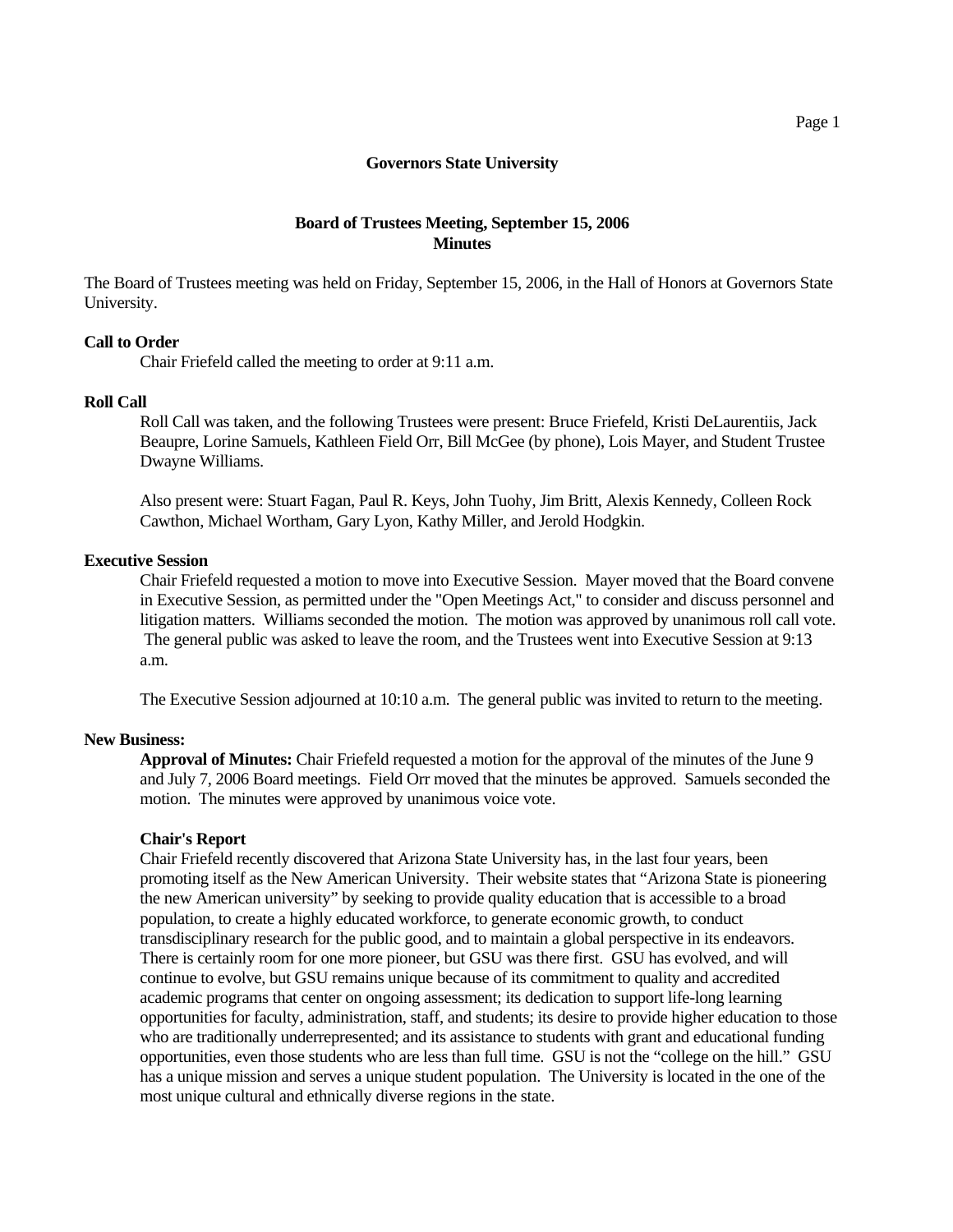GSU is special, and it must have a unique individual to lead the University as the next president. The work involved in the recruitment and selection of the next president is serious and should not be taken lightly by any member of the GSU community. The next president must be committed to diversity, embrace GSU's diverse culture, and accept the University mission as his/her own. The next president must be a principled leader, a visionary and planner, a builder of bridges between constituencies, a lobbyist, and a fund raiser. The search process will identify that individual possessing the requisite experience, character, and intellect necessary to serve this unique institution and community so that GSU continues to evolve as a model for higher education in the State of Illinois and in the nation.

#### **President's Report**

At the Board meeting last September, the President stated that "for the first time since I've been president, we started an academic and fiscal year with no immediate crisis, academic or financial – no major PR issues because of accreditation, no concerns about imminent cutbacks or layoffs." The same is true for the beginning of this academic year. GSU units have continued to improve their performances in many areas and are moving forward toward their strategic goals.

A number of significant actions have been taken to increase enrollment. GSU has increased accessibility by offering more courses online, at new sites, and on weekends. A new director of admissions was hired. Effective recruitment committees have been established with each of the colleges and BOG. Advertising dollars have been shifted from newspapers to other media, including radio and Metra billboards. New staff was hired in Public Affairs to improve GSU's public relations. These actions have paid off. The declines or flat enrollments of the past three trimesters have reversed. Fall Trimester 2006 enrollment, as measured by headcount, is up over last year. More importantly, the number of credit hours is up. The enrollment improvement is not across the board. Several academic programs, like undergrad Communications, Business and Applied Sciences, undergraduate and graduate Accounting, the Master of Business Administration (MBA), Addictions Studies and virtually all programs in the College of Health Professions (CHP) as well as the Board of Governors (BOG) BA are doing well. Others like Elementary Education, graduate Early Childhood Education and the Master of Arts in Education are struggling. The Provost and Dean Russell have been addressing these issues and, in some cases, are seeing positive results. Looking at each college in terms of credit hours, the College of Arts and Sciences (CAS) was flat in Fall 2005, up 2.6 percent in Winter 2006, down less than one percent in Spring/Summer 2006, and down just under 2 percent for Fall of 2006. The small decline is concentrated in two areas. Dean Martin is addressing the situation. In the College of Business and Public Administration (BPA), credit hours were flat in Fall 2005. Dean Nowlin made some staff changes, introduced some new initiatives, including several cohorts for fire fighters and police officers, and increased the emphasis on online MBA classes and weekend offerings. As a result, credit hours rose 3.2 percent in Winter 2006, 3.2 percent in Spring/Summer 2006, and 5 percent in Fall 2006. In CHP, credit hours were up 24 percent in Fall 2005, up nearly 25 percent in Winter 2006, up 14.2 percent for Spring/Summer 2006, and up 20 percent in Fall 2006. CHP has gone from being the smallest college to the second largest in terms of credit hours, only behind the College of Education (COE). That is a tribute to the leadership of Dean Samson and the hard work of the college's faculty and staff. The BOG BA program has been up for the last three trimesters. In COE, credit hours were down 11 percent in Fall 2005; 13.4 percent in Winter 2006; and 14.5 percent in Spring/Summer 2006. This fall, the credit hours are likely to be down only 6.25 percent. Some of the decline can be explained by the fact that GSU stopped admitting students to the school psychology program which was discontinued and a ceiling was put on the number of students in the Counseling program to meet upcoming accreditation standards. The greatest challenges have come in three programs: Elementary Education, Educational Administration, and the Master of Arts in Education. Significant progress has been made in Educational Administration, which is up this trimester. The principal factor contributing to declines in these programs is the increase in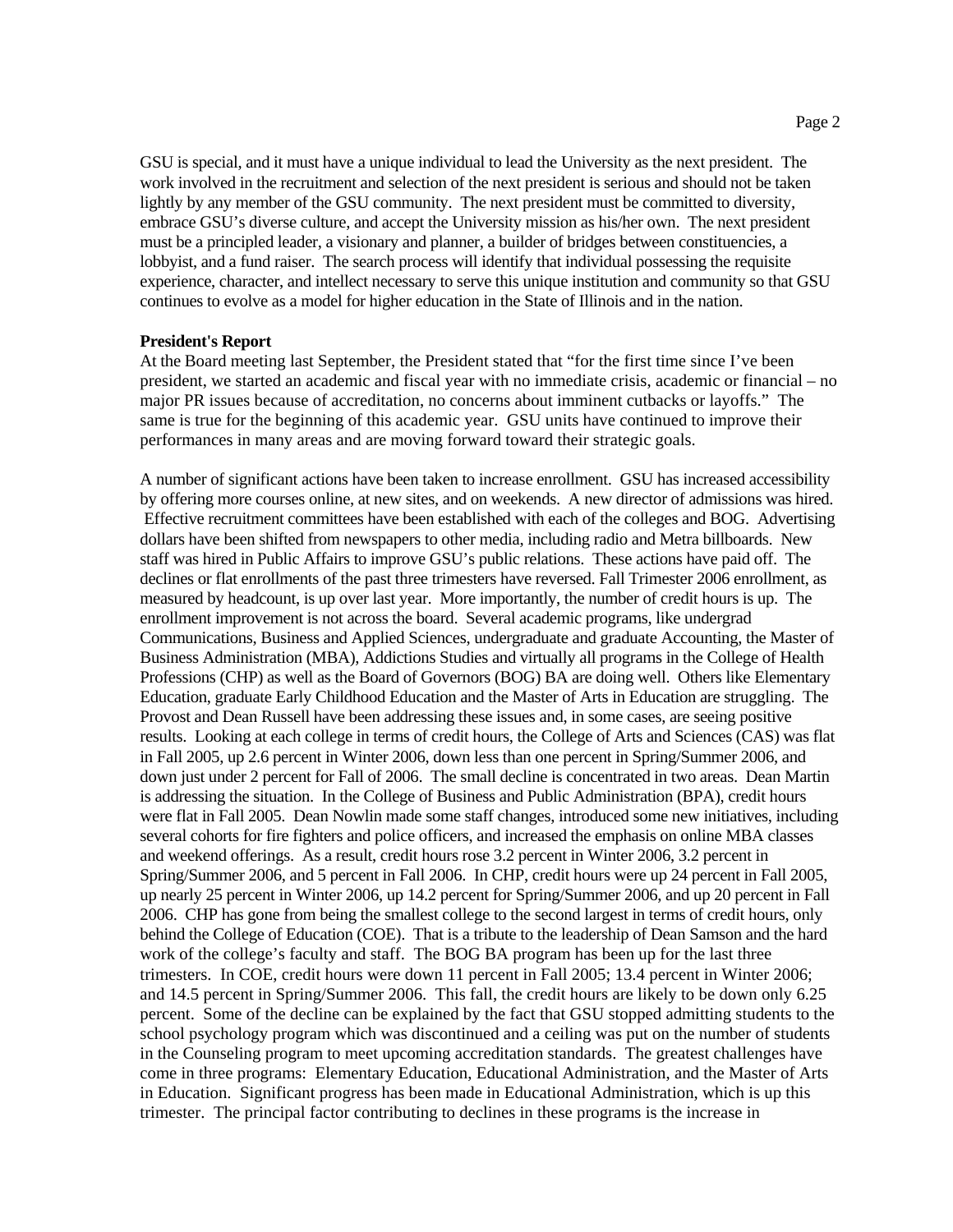competition over the past few years. Markets that GSU used to claim have been invaded by schools like Olivet, Concordia, and Benedictine. Dean Russell has brought on board two experienced educators who have extensive contacts in the region, and he has begun some very effective marketing initiatives. He is developing a new model for cohorts that should have the potential to significantly increase enrollment. It is counter-intuitive, given the mandates for teacher certification and recertification, but it appears that the demand for education programs may be softening. Overall GSU is doing well, especially relative to some of the other public universities. The enrollment outlook appears to be more encouraging than it has been in recent years.

As previously reported, the Illinois Board of Higher Education (IBHE) approved GSU's first doctoral program, the Doctorate in Physical Therapy (DPT). The North Central Association (NCA) site visit for the DPT is scheduled for November 6 and 7. There is an upcoming accreditation visit for the Counseling program in October and the Social Work programs in early 2007. The National Council for Accreditation of Teacher Education (NCATE) accreditation is scheduled for 2010.

The University is moving forward on a number of initiatives which are based on the priorities the deans identified at a series of retreats last December and January. The proposals that were supported included a weekend MBA for the College of Business and Public Administration. The weekend classes have proven to be popular. The online MBA was also popular. However, it was decided not to offer a fully online MBA program until NCA reviews online programs. Even though NCA, by its own procedures, commits to consider requests for change of status within six months, it is having a difficult time fulfilling such requests due to a lack of qualified reviewers in the online area. The program is however, offering classes online and will grant the MBA if a student takes at least one course on campus. CAS has been working with the South Suburban Association of Chiefs of Police (SSACOP) and as a result established the Center for Law Enforcement Technology Collaboration (CLETC). It is a model of how GSU needs to proceed going forward because the program is cross disciplinary, including courses from Criminal Justice, Computer Science, and Management Information Systems. It includes courses for digital forensics, forensics science, and intrusion detection. The MFA in digital imaging and independent film making has been approved by this Board and submitted to IBHE for approval. CHP continues to develop new certificate programs including informatics, epidemiology, and biostats, as part of the Center for the Care and Study of Vulnerable Populations. The center is also launching a research initiative, the Institute of Aging. In COE, students are being accepted into the new Master in Clinical Psychology sequence. COE received very significant recognition recently, which reflects on the high quality of its academic programs. The Alternative Route to Teacher Certification Program was named one of six national finalists for the Christa McAuliffe Award, which is presented annually to the outstanding teacher education program in the country by the American Association of State Colleges and Universities (AASCU). In the teacher education world that is the equivalent of being a finalist for the Pulitzer Prize. The educational center in Kankakee has 44 students enrolled. It has been clear for some time that if GSU hopes to grow, new delivery methods must be adopted—that means online programs and off campus sites. Kankakee is the first step. The next step is to deliver programs to students in the western suburbs. The western site will be the tangible result of a series of conversations the Provost and the President had with the College of DuPage over the past several years. The College of DuPage has one the largest enrollments of any community college in the country, and yet there is no public university presence in the vicinity of the College of DuPage. The Board's approval for a lease will be requested later in the meeting.

Off campus includes thinking globally. GSU is already recruiting in India. In June, Dr. Fagan went to China with Dean Nowlin; Hillary Burkenshaw, Director of the Small Business Development Center; Bill Craig, Associate Director in Admissions; nine students; and two professors. The China trip was very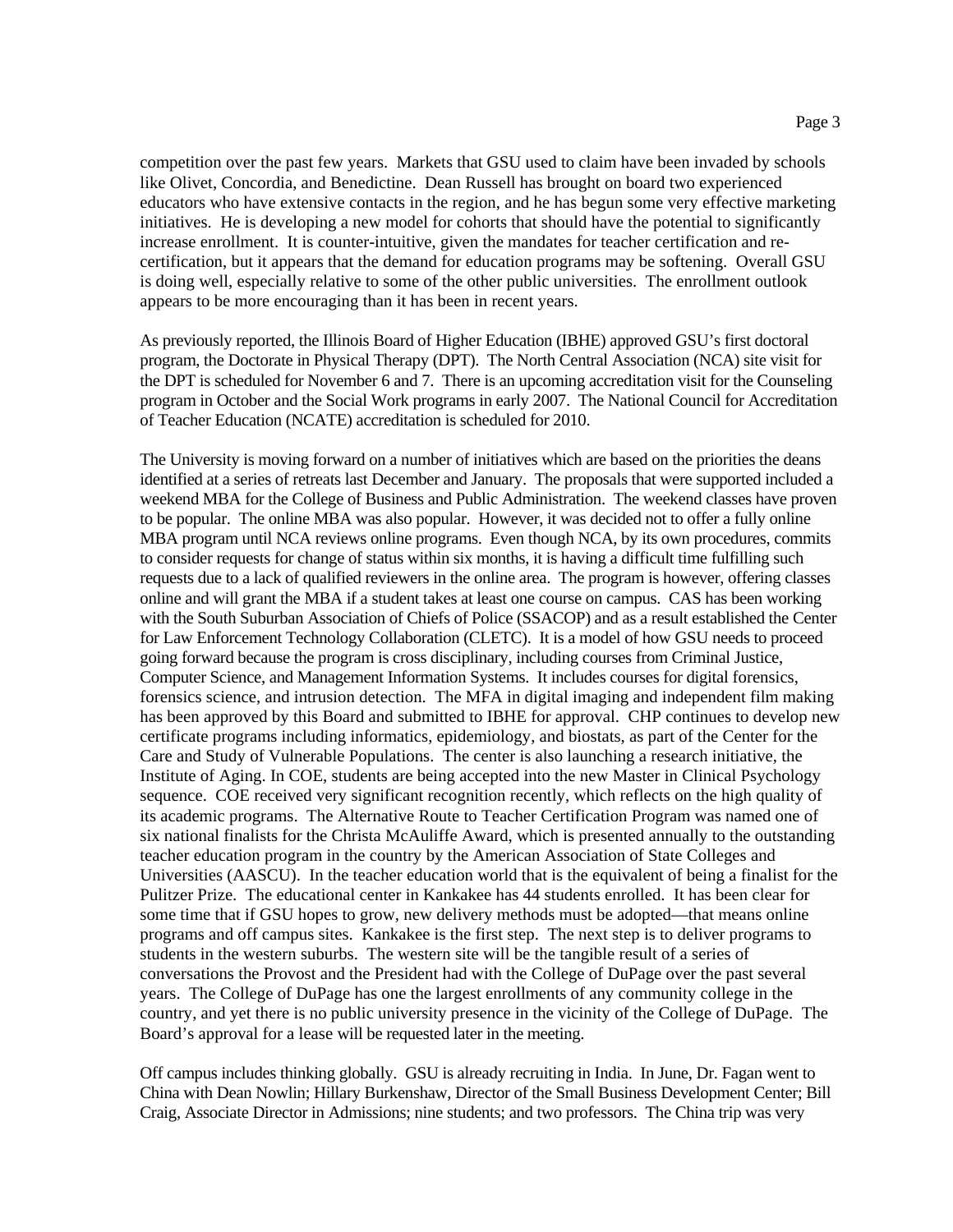successful. An agreement was signed with Guangdong University to deliver the MPA. This is their first agreement with an American university. There is a great deal of support from officials in the foreign ministry of China. The first students will come next fall. Guangdong has set up a competition for their students who want to come to GSU. A second agreement was signed with the Charter Management Association of Hong Kong. It is projected that Guangdong will send 15-20 students the first year and Hong Kong will send 13-17 students in the first year. There were serious conversations about the need for baccalaureate degree completion programs in nursing.

GSU can no longer defer some maintenance. Recently, seven architectural firms completed a study of several areas, including electrical, mechanical, swimming pool, signage, elevators, inside and outside conditions, and parking lots and roads. The study identified some very serious issues that if not addressed will become a safety hazard. The cost of correcting the most critical needs is approximately \$22 million. GSU will be bringing to the Board proposals to finance critical maintenance projects. GSU will not receive help from Springfield for deferred maintenance. Also, there has been no movement with capital funding at all, which means that the renovation of  $E \& F$  wings and construction of new science labs continues to be delayed. The belief in Springfield now is that the legislature will not consider the capital budget successfully in the fall veto session, but will put it off until its spring session in 2007. The pressure to produce a capital budget is building, with the labor unions and contractors joining in asking the governor and the legislature to fund important and long overdue projects. Overall, the outlook for funding for higher education remains murky. In July, the universities were informed that the state could cover only 10 percent of the tuition benefit guaranteed for veterans. The universities were told to cover the difference. GSU lost approximately \$200,000 (remaining 90%) in what was due. This change will probably continue. There was no discussion of the budget or budget priorities for next fiscal year at the last IBHE meeting. However, the university presidents did meet with John Filan, Director of the Office of Management and Budget. Filan told that group that while the legislature recognized the needs of higher education, it did not consider higher education to be among the state's three highest priorities. There was consensus among the presidents and agreement by the budget director that the public universities should seek funding for specific projects that dovetail with the priorities of the governor and the legislative leaders. That is the strategy that GSU has followed successfully these past few years, and it explains why GSU received a larger percentage increase in its appropriation this fiscal year than any other university. The presidents will develop an agenda and set of proposals to present to Filan, the governor, and the legislature for their consideration. Moving forward, GSU will develop its own set of proposals that are consistent with the urgent needs of the state. The University will continue to seek supplemental appropriations to train the next generation of K-12 teachers, especially in science and math, and will seek funding to train the next generation of professors for the health professions. There is a crisis coming as teachers of nursing, communication disorders, social work, and other health professions retire. The University will continue to seek additional funding for initiatives like BPA's Center for International Trade, which creates jobs in the region, and will seek funding for degree completion programs partnering with the community colleges. The negotiations with the UPI faculty union are proceeding. The parties are amicably discussing serious issues and it is hoped that the negotiations will be completed shortly. GSU is developing momentum and can point to some impressive achievements. But continuing to grow enrollment while maintaining the highest standards of demonstrable academic quality remain Governors State's greatest challenge and highest priority.

The Center for Performing Arts will open its 12th season on September 30, with a gala celebration and performance by Bill Cosby. Convocation is scheduled for October 12. GSU is planning an event to publicize the recent acquisitions by the Nathan Manilow Sculpture Park, as well as to advance the initiative to establish a governance structure to assure that the Park will continue to be maintained. John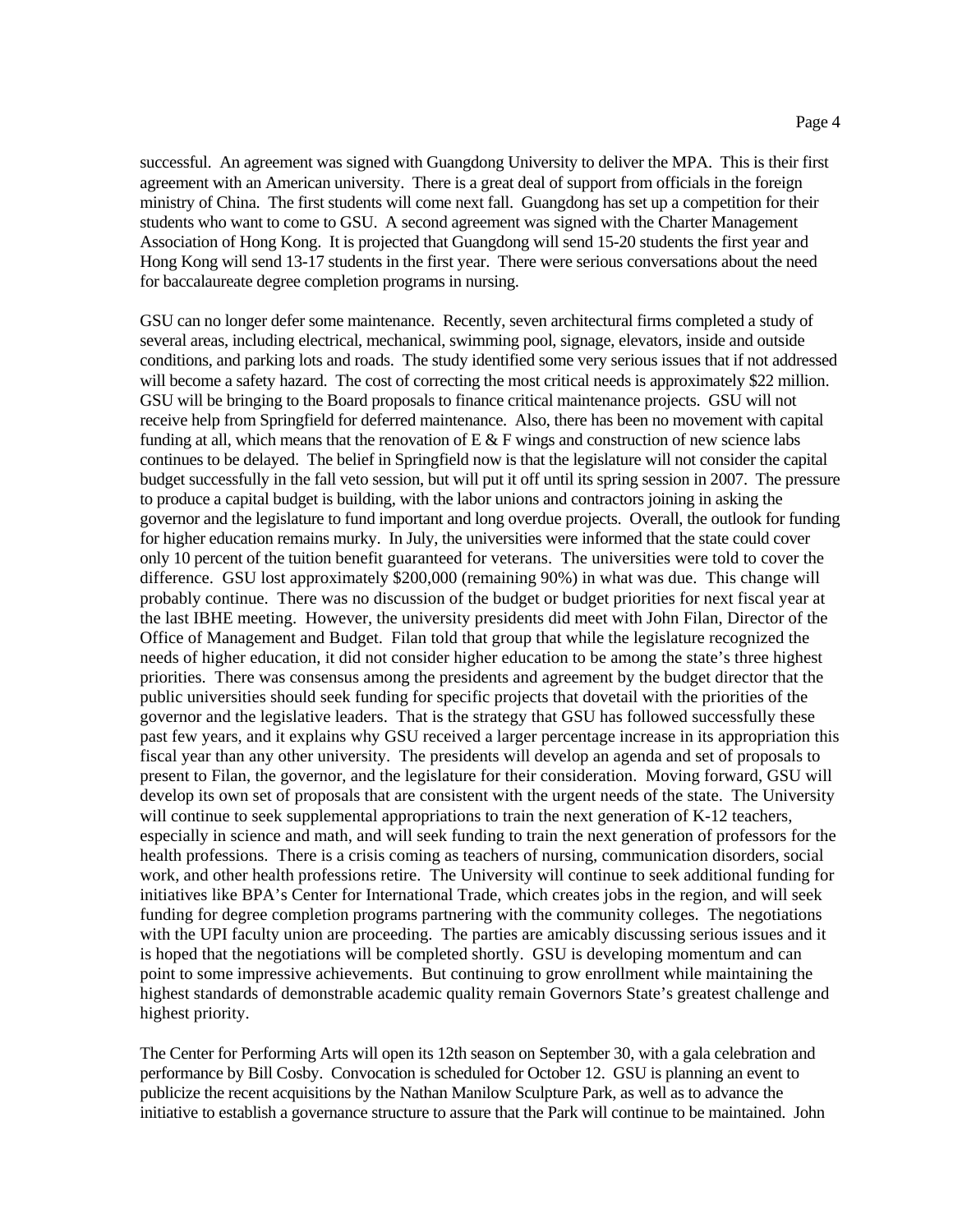Bryan, who was responsible for the artistic development of Millennium Park, said that the GSU sculpture park had a collection of outdoor sculpture second only to Storm King in New York. On October 22, the Foundation Board will host an event celebrating the park's expansion, thanks to the generosity of one of the Foundation's board members who is underwriting the cost of the event. The position of part-time park director will be created. Dr. Simcha-Fagan has served in that capacity on a voluntary basis for the past six years, and she has done a remarkable job of acquiring new pieces, securing funding for restoration and maintenance, and developing art education programs. Samuels suggested that the Board formally acknowledge the efforts of Dr. Simcha-Fagan regarding the sculpture park. Wortham will follow up on the suggestion. Dr. Margaret Burroughs, founder and director emeritus of the DuSable Museum of African-American History, will speak at Winter Commencement 2007. Dr. Burroughs is respected and well-known as an artist, activist, and educator.

#### **Committee Reports:**

**Executive Committee:** Chair Friefeld stated that the Executive Committee had not met since June 9; therefore, there was no report.

**Academic Program and Policy (APP) Committee:** DeLaurentiis, chair of the committee, presented the committee report to the Board. The committee met on August 21. There was an Executive Session.

*Resolution 07-03: Annual Program Reviews*: Upon the recommendation of the President and the review and concurrence of the Academic Program and Policy Committee of the Board of Trustees, the Governors State University Board of Trustees approves the President's recommendation on the status of the academic programs: Board of Governors (B.A.), Psychology (B.A.), and Psychology (M.A.) DeLaurentiis moved to approve Resolution 07-03. Mayer seconded the motion. The motion was approved by unanimous voice vote.

The committee discussed a number of information items, including the accreditation status update. There will be some program accreditation site visits this fall and early next year. There are no anticipated issues for those program reviews. There is a requirement by accrediting bodies that GSU ensure that programs are linked directly to industry standards and employability of graduates. Plans are in place to solidify and track that information. As the President indicated, the University is waiting for the NCA/HLC approval to offer the Doctorate in Physical Therapy, which was approved by IBHE. The committee was informed of the reorganization/renaming of the Center for Extended Learning and Communications Services (CELCS), the BOG BA program, and the CELCS units. CELCS title was changed to "University College," the Division of Extended Learning to "School of Extended Learning," the Board of Governors Bachelor of Arts Degree Program Office to the "School of Interdisciplinary Learning," the Board of Governors Bachelor of Arts Degree to the "Bachelor of Arts in Interdisciplinary Studies," and the Division of Communication Services to the "Division of Digital Learning and Media Design." The Trustees agreed that the title changes made sense and create efficiencies. Thirty six people were nominated for Excellence Awards, and there were twenty-one awards available. This clearly shows that many people are doing a fabulous job. Those earning an excellence award are: Becky Nugent, Pam Stipanich, Edna Fry, Heikki Heino, Emmanuel Alozie, Tim Gsell, Gary Lyon, Cyrana Mott, Clare Tang, Yevette Brown, Kyusuk Chung**,** Roberta O'Shea, Ann Vendrely, Jon Carlson, Larry Cross**,**  Cyrus Ellis, Sandi Estep, Catherine Sori, Lucianne Sweder, and Nancy Shlaes. Congratulations to each of them.

The committee reviewed and discussed the consultant's report regarding higher education centers and increasing enrollment opportunities. Progress reports regarding earmarks and the activities of the Office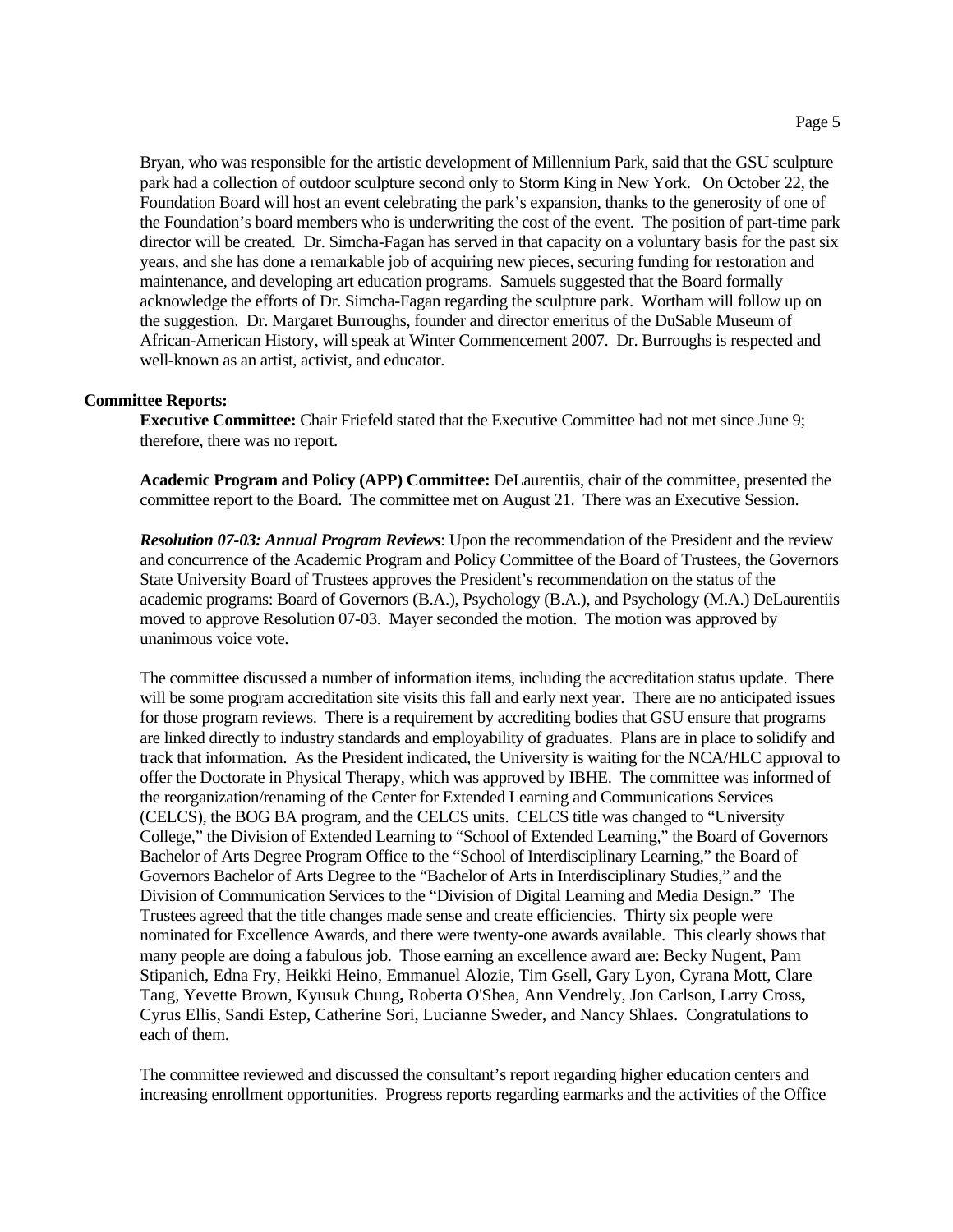of Sponsored Programs and Research were also presented. The Trustees welcomed Acting Assistant Provost Chris Robinson-Easley.

On behalf of the Board, Chair Friefeld congratulated Robinson-Easley on her new position and congratulated Karen Peterson and her team for having her program nominated for the McAuliffe award. He announced that there will be a luncheon for the Trustees and the Excellence Award recipients, at a date to be determined.

**Finance and Budget Committee:** Beaupre, chair of the committee, presented the committee report to the Board. The committee met on August 18 and discussed the following action items. There was no Executive Session.

*Resolution 07-04: Approval of FY07 Operating Budget*: Upon the recommendation of the President, and the review and concurrence of the Finance and Budget Committee of the Board of Trustees, the Governors State University Board of Trustees approves the FY07 Operating Budget at a level of \$76,697,100. Beaupre moved to approve Resolution 07-04. Field Orr seconded the motion. Slovak explained that the budget total is estimated and the \$76,697,100 is a minimum. Slovak discussed the need for deferred maintenance and indicated that a plan will be developed to finance the deferred maintenance projects. The costs of those projects are not included in the FY07 operating budget yet, although there is a relatively small amount of money devoted to deferred maintenance within the facilities operations budget. At the December meeting, a complete, prioritized list of projects will be presented. Requests for approval of contracts for some of the priority projects will be presented at the March meeting. It is likely that a finance plan will be presented at the June meeting, so that the projects can begin. Completing the projects will take a number of years. The motion was approved by unanimous voice vote.

*Resolution 07-05: Finance Report*: Upon the recommendation of the President, and the review and concurrence of the Finance and Budget Committee of the Board of Trustees, the Governors State University Board of Trustees approves the June 30, 2006 Finance Report. Beaupre moved to approve Resolution 07-05. Field Orr seconded the motion. The motion was approved by unanimous voice vote.

*Resolution 07-06: Farm Lease Renewal*: Upon the recommendation of the President, and the review and concurrence of the Finance and Budget Committee of the Board of Trustees, the Governors State University Board of Trustees approves the renewal of the cash lease agreement with Fuller-Krapf Farms, Manhattan, Illinois for the period March 1, 2007 through February 28, 2008, under the supervision of Mr. Jonathon Norvell of the University of Illinois, in accordance with the terms of the farm management agreement between the University of Illinois and Governors State University. Beaupre moved to approve Resolution 07-06. Samuels seconded the motion. Slovak stated that the old arrangement was crop-share, which was changed to cash rent. This request is for a renewal of the cash rent agreement. The motion was approved by unanimous roll call vote.

*Resolution 07-07: FY08 Operating Request:* Upon the recommendation of the President, and the review and concurrence of the Finance and Budget Committee of the Board of Trustees, the Governors State University Board of Trustees approves the FY08 operating request of \$43,382,700. Beaupre moved to approve Resolution 07-07. Mayer seconded the motion. The motion was approved by unanimous voice vote.

**Personnel Committee:** Field Orr, chair of the committee, stated that the committee had not met since June 9; therefore, there was no report.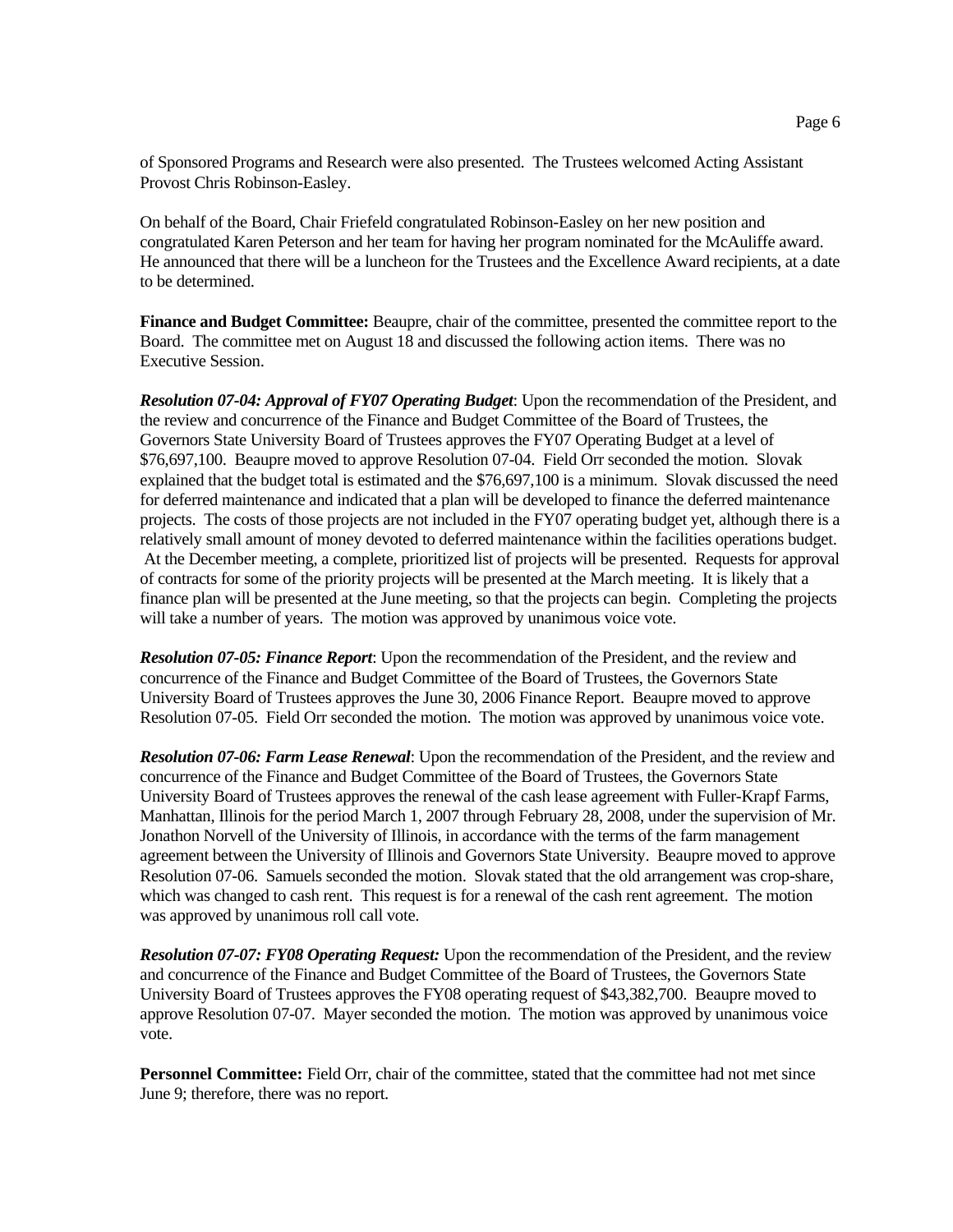**Presidential Search Committee:** Beaupre, chair of the committee, stated that the search committee met on August 11. Ferrare and Owens, representatives of Academic Search Consultation Services, attended the meeting. Academic Search is the search organization hired by the University, through action by the Board. Ferrare is the president of the firm, and he spent a great deal of time helping to put the process together. The job advertisement and position profile are posted on the web site. The search web page contains additional documents, including committee meeting minutes. Advertisements have been posted with publications. The search firm has contacted individuals whom they believe are potential candidates. A draft candidate rating form has been sent to the committee for comments.

In response to a question raised by Samuels, Kennedy stated that if a Trustee hears something that could adversely impact the presidential search, he/she should "confront and inform"—speak up for the University and inform Kennedy of the comments. Beaupre stated that the search committee is dedicated to the defined search process and will follow that process. He encouraged anyone from GSU who is interested and qualified to apply through the established process.

#### **Institutional Advancement Report**

Britt distributed the Foundation FY07 Fundraising Report and the Institutional Advancement Status Report and Strategic Plans summary. The status report lists actual gifts and pledges for 2003 through 2006 and lists goals for 2007 through 2010. The President's number one priority for Institutional Advancement has been, and will continue to be, fund raising. In the two years preceding Britt's arrival, total fund raising was \$58,300 and \$40,377. In the second year following his arrival, fund raising was \$290,970. It is anticipated that by 2010, fund raising will be at \$900,000 or above. DeLaurentiis stated that advancement has added additional staff and asked if there has been an evaluation of the benefits of the increased staffing. Britt stated that staff changes did assist in meeting the goals. A researcher was added during the first year, which has increased the effectiveness of fund raising. Another individual was assigned the task of developing relationships within the community and that will pay off in terms of recognition and support. That person attends Rotary and Chamber meetings and networks and develops relationships. Out of those relationships, prospects are developed. Samuels asked if advancement will initiate capital campaigning. Britt responded that proposed initiatives are built upon relationships that have been established, and there may be some funding for naming facilities. It is most unlikely that private donors will give for deferred maintenance. It is more a matter of raising money to replace money that would be spent on other projects (such as naming a lab). Field Orr suggested that advancement might solicit support from alumni for certain projects, such as a new patio for students. Britt stated that two individuals have indicated an interest in funding or contributing to funding a capital project. He is forming a task force to research funding for a College of Health Professions building. It is important to note that the Alumni Association is an integral part of the University. It is the alumni who validate GSU. Field Orr suggested that it would be helpful to have an analysis of the cost of operating advancement vs. the benefits for the University. Friefeld stated that he would prefer not to see numbers, but rather to see the benefits as part of a plan.

#### **Student Senate President's Report**

Hodgkin reported that in June, the Senate requested information from the Family Development Center (FDC). In July, the Senate reminded the FDC that it needed the information. FDC did not respond to the requests, and in August, the Senate removed \$25,000 funding from the FDC. One week later, there was a meeting and FDC submitted the information. The Senate then proposed to provide stipends and/or vouchers for students who use the FDC. Policies, procedures, and forms for the student emergency loan fund will be voted on soon. The Senate is working on funding for AEDs (defibrillators). Currently, there are two AEDs; one is in the squad car and one is in Student Affairs and Services. The Senate would like to fund additional AEDs so that they could be accessed in less than three minutes from any place in the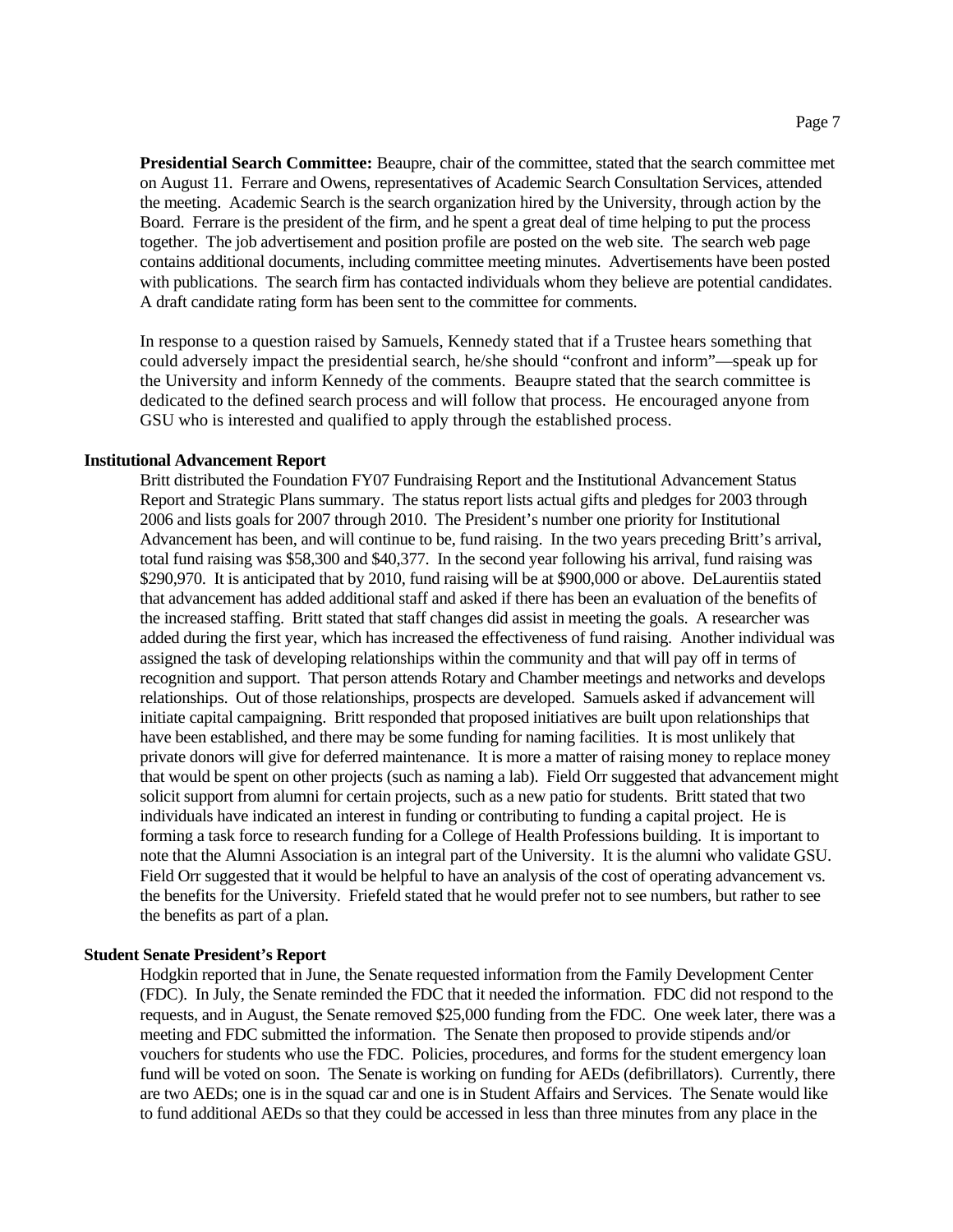building. The Senate is discussing establishing outstanding faculty/student awards. The Senate has a newsletter in the *Phoenix*. The Senate is growing and has increased its number by approximately 50%. Mayer informed Hodgkin that the Illinois Department of Public Health has a grant program for AEDs.

#### **Faculty Senate President's Report**

Lyon reported that the Faculty Senate held elections. Some committees are understaffed, but some faculty members have volunteered to fill the seats. The vacancies will hopefully be filled in September or October. The Executive Committee heard about the Morton College Grant from Catalina Ramos-Hernandez. She reported on faculty development training and better meeting the needs of Latino students. The committee was impressed with Ramos-Hernandez and her work. The grant fits well with GSU's mission. The Executive Committee also heard about the Metropolitan Institute for Leadership in Education (MILE) from Dor Fitzgerald and Alicia McCray. The committee was again impressed with the presenters and their work. MILE also seems to fit well with GSU's mission. John Stoll reported on the CELCS reorganization/renaming. Most aspects were received positively by Executive Committee. Originally the name "liberal studies" was proposed for the BOG BA program, but there was concern by the University Curriculum Committee that that name might be too narrow and not capture what students do in the program. The Senate feels the new name, Interdisciplinary Studies, is a good fit. An Adult Student Services Group was recently formed by Michele McMaster. It will address concerns expressed by students in a survey sponsored by the Adult Learning Focused Institution (ALFI), which is a subgroup of the Council for Adult and Experiential Learning (CAEL). The Student Evaluation of Instruction (SEI) Committee was recently formed to determine procedures to implement the revised SEI policy. The revised SEI form will have a core of common questions and questions that can be tailored to the needs of specific courses. Sandi Estep volunteered to chair the committee. The Senate suggested that faculty have representation on committees that create GSU websites and that each faculty member's research interests be included. Faculty might bring perspectives that might otherwise be overlooked.

In response to the GSU blackout, the Provost facilitated collecting data from across the University community and delivered it to the Safety Committee. The committee reviewed the information and intends to submit a report to the administration. The Emergency Management Plan was posted and procedures were in place; it was delivered last year to all unit heads along with unit plan template. At that time, the units were asked to submit unit plans; the return rate is less than 100%. There needs to be better awareness of the plan. Lyon attended a Cook County Tabletop Exercise in Influenza Pandemic Preparation. Dean Samson agreed to be the GSU Influenza Pandemic Coordinator.

Lyon is very pleased with two new University appointments: Linda Buyer as the Associate Director of Institutional Research and Kevin Riordan as the Professional Education Unit (PEU) assessment person. These new hires will definitely help with accreditations.

#### **Civil Service Senate President's Report**

Miller reported that the Senate by-laws were updated to include staggering terms for officers. Since that revision, officer elections were held. All of the officers were reelected for a second term. The offices of President, Recording Secretary, and Financial Secretary have been elected to full two-year terms. The Vice-President and Corresponding Secretary were elected for an additional one-year term. In 2007, they will be elected for two-year terms.

A top priority is the printing of the third issue of the civil service newsletter called *CS Review*. The newsletter is printed and delivered to all civil service employees and distributed as an adobe PDF copy via email, university wide, and it's posted. Miller thanked John DeYoung, library, who is a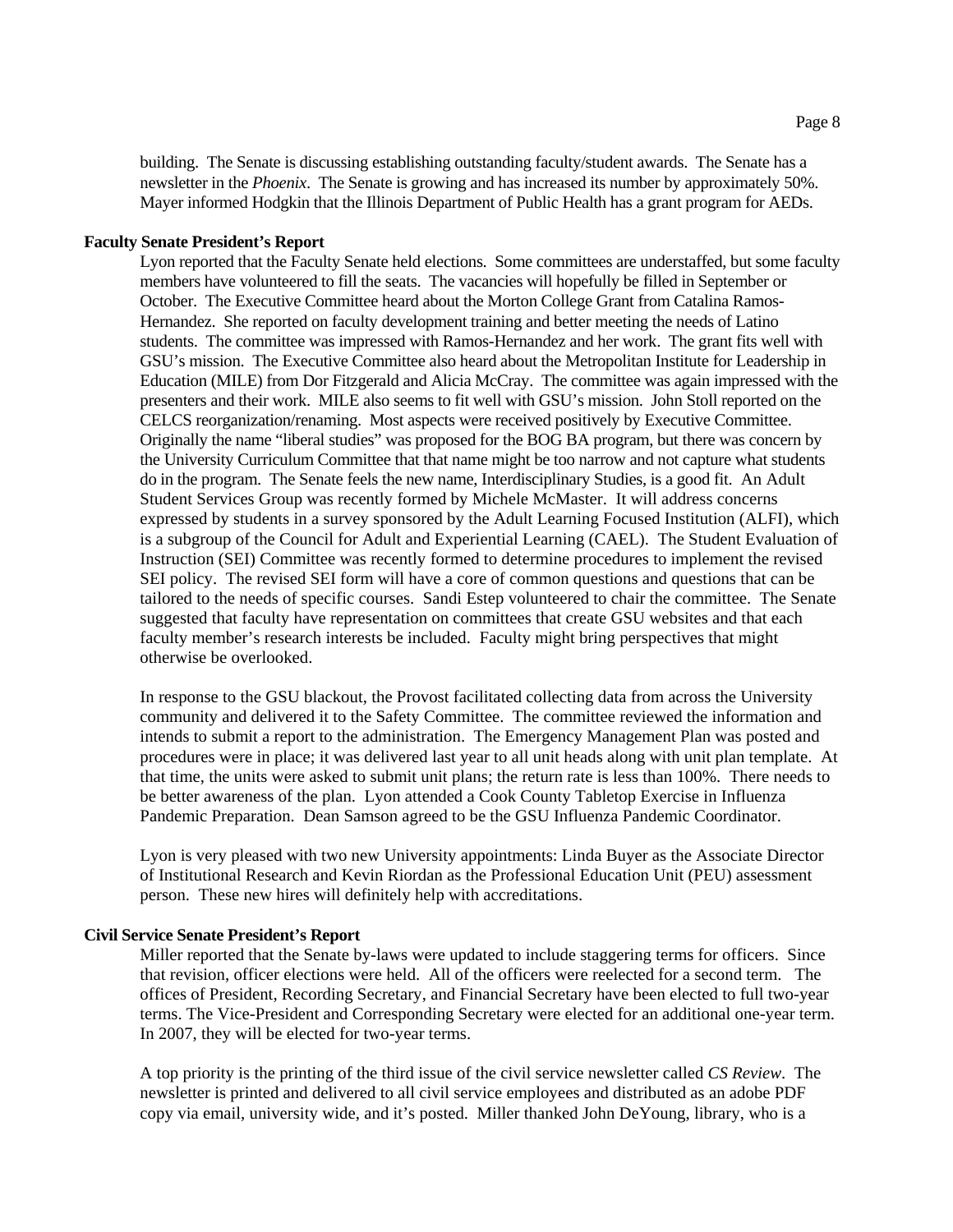one-man newsletter production shop. He does the lay out, and he is the editor, photographer, and writer. He does a terrific job.

There were no scholarship applications for the winter trimester; however, there are five applications for the fall term. The Senate has increased efforts in advertising and changed deadline dates so they will be consistent for each trimester. Hopefully, that will have a positive affect, and the number of applicants will remain steady or increase.

The Annual Fall Bake Sale was just completed, with a profit of \$300. Miller thanked all who donated goods and volunteered their time. In August, the Senate sponsored a "Luau" for all the civil service staff. A free lunch and organized games were provided, thanks to Lynne Clayton and Pat Smith. Everyone received a lei when they arrived, and prizes were given for the best Hawaiian shirt. Also in August, the Senate held its largest fund raiser of the year, the annual GSU Cookout. The cookout made a total profit of \$815.00. Miller thanked all those who volunteered. Renee Rainey of the library organizes this event every year and does a wonderful job. Miller also thanked Jenny, from Aramark, who went out of her way to help with this event. Two more fund raising events are coming up. On October 17 and 18 there will be an "At Home Demonstration at Work" and on November 15 and 16 there will be an Arts & Crafts Fair. Cindy Matthias is organizing these events and is doing a tremendous job. On Friday, December 8, the Senate will host the 23<sup>rd</sup> Annual Civil Service Day. Dr. Nowlin has agreed to be the emcee again, so please join the Senate for a day of celebration and fun.

#### **Announcement**

Chair Friefeld stated that Catalina Ramos-Hernandez invited Senator del Valle to campus. The president's office will inform the Trustees of the details.

#### **Other Business**

*Resolution 07-08: Annual Meeting Schedule***:** The Governors State University Board of Trustees adopts the annual meeting schedule for calendar year 2007 that was included in the agenda materials. Beaupre moved to approve Resolution 07-08. Mayer seconded the motion. The motion was approved by unanimous voice vote.

*September 2006 – March 2007 Committee Assignments:* Samuels moved to accept the Board of Trustees committee assignments, as detailed in the agenda packet. Beaupre seconded the motion. The motion was approved by unanimous voice vote.